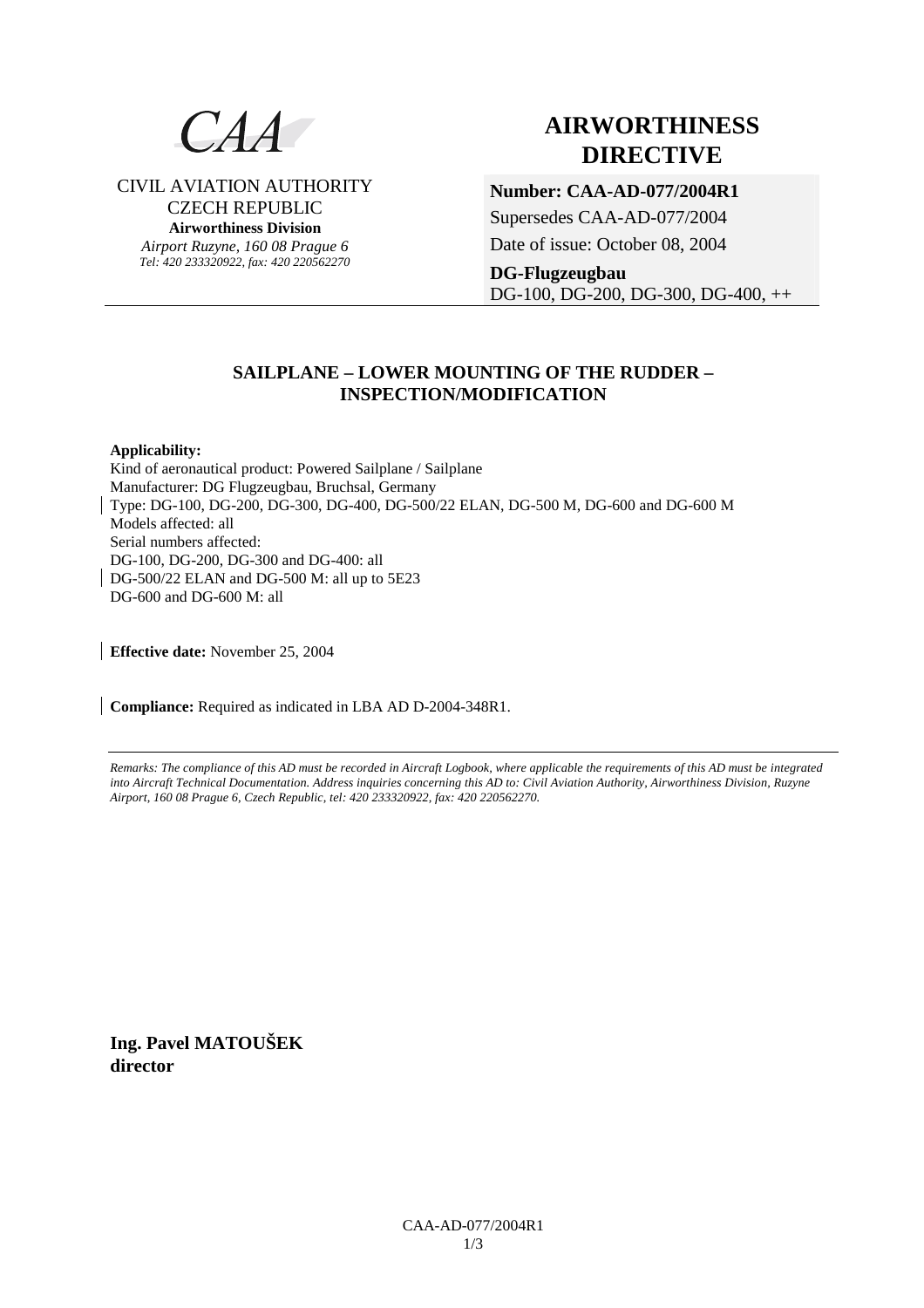# **Airworthiness Directive No. D-2004-348R1**

# **Luftfahrt-Bundesamt**

Airworthiness Directive Section Hermann-Blenk-Str. 26 38108 Braunschweig Federal Republic of Germany

# *Effective Date: September 16, 2004*

# **Glaser-Dirks / DG-Flugzeugbau**

# **Affected:**

Kind of aeronautical product: Powered Sailplane / Sailplane Manufacturer: DG Flugzeugbau, Bruchsal, Germany Type: DG-100, DG-200, DG-300, DG-400, DG-500/22 ELAN, DG-500 M, DG-600 and DG-600 M Models affected: all Serial numbers affected: DG-100, DG-200, DG-300 and DG-400: all DG-500/22 ELAN and DG-500 M: all up to 5E23 DG-600 and DG-600 M: all German Type Certificate No.: 301, 323, 348, 359, 370, 826, 843 and 866

# **Subject:**

Rudder – lower mounting of the rudder

## **Reason:**

On a DG-100 the universal bearing of the lower rudder mounting slipped out of the bearing support and the rudder fell out. This kind of failure may occur also on other DG types.

## **Action:**

1. Inspection of the outer bearing ring

- 2. Modify or exchange the complete rudder mounting
- 3. Installation of securing washer and if necessary modify the securing of the nut

The Actions must be accomplished in accordance with the instructions given in the Service Bulletin.

## **Compliance:**

Action 1: with every daily inspection until instruction 3 has been done Action 2: if necessary Action 3: at latest on December 31, 2004

## **Technical publication of the manufacturer:**

DG Flugzeugbau Technical Note No. 301/23 issue 2, 323/14 issue 2, 348/18 issue 2, 359/21 issue 2, 370/9 issue 2, 826/44 issue 2, 843/21 issue 2, 866/10 issue 2 dated June 11, 2004 (amended July 07, 2004) which becomes herewith part of this AD can be obtained from Messrs.: DG-Flugzeugbau Postbox 41 20 D- 76625 Bruchsal Federal Republic of Germany Phone: ++ 49 7257 890 Fax: ++ 49 7257 8922 www.dg-flugzeugbau.de

## **Holders of affected aircraft registered in Germany have to observe the following:**

Action has to be accomplished by the owner of the aircraft or an approved service station and to be checked and entered in the log book by a licensed inspector.

As a result of the a.m. deficiencies, the airworthiness of the aircraft is affected to such an extent that after the expiry of the a.m. dates the aircraft may be operated only after proper accomplishment of the prescribed actions. In the